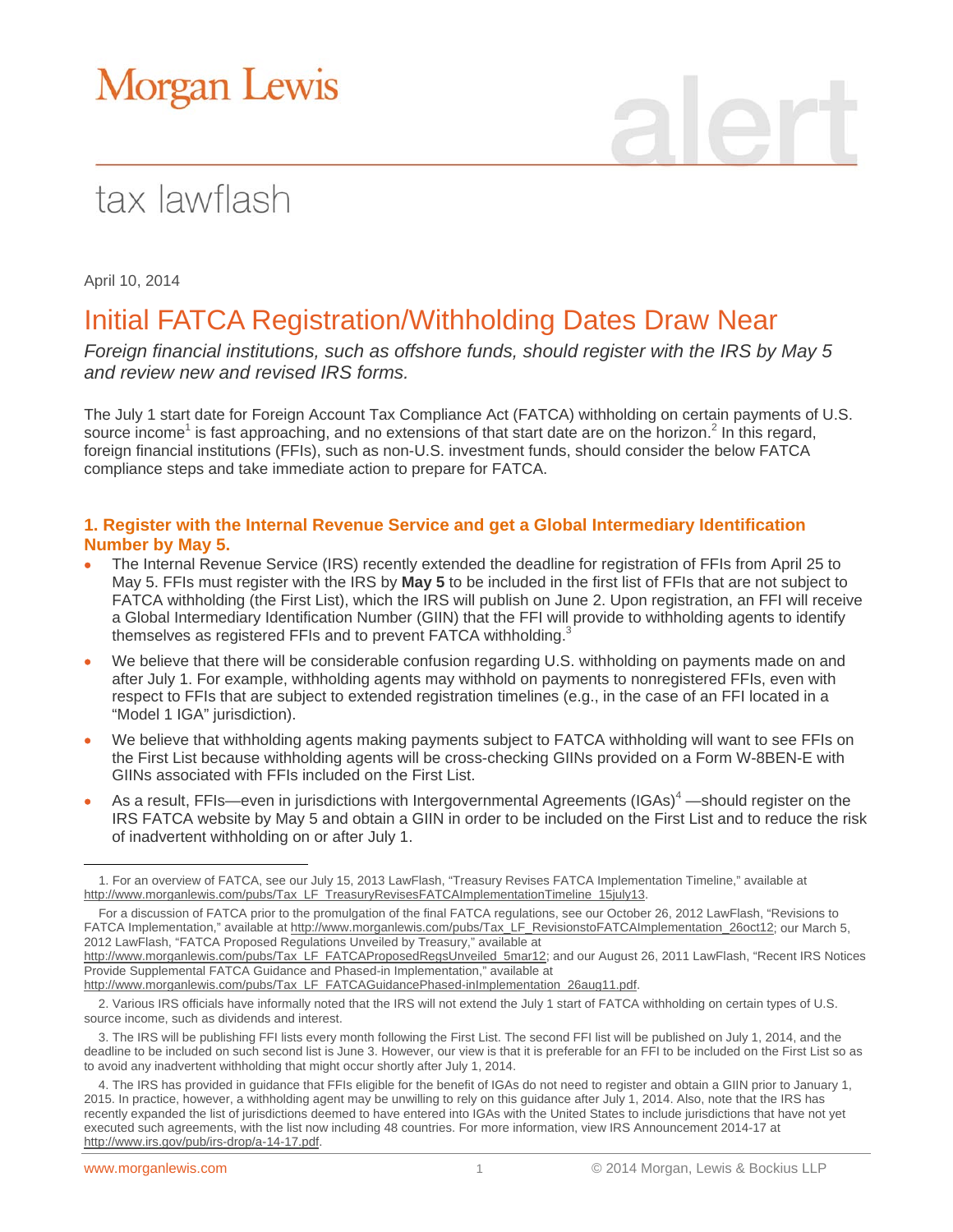## **Morgan Lewis**

 The registration process requires an FFI to answer several questions, including designating what type of financial institution the FFI is (e.g., single, part of a group/sponsor, and whether the FFI is located in a "Model 1 IGA" or other jurisdiction) and identifying a "responsible officer" who will serve as point of contact.<sup>5</sup>

#### **2. Review Forms W-8BEN-E and W-8IMY.**

- Although the "pre-FATCA" Forms W-8 may, in some cases, be used by non-U.S. persons for payments made prior to January 1, 2017, we recommend reviewing the newly issued Form W-8BEN-E (or, if applicable, IRS Form W-8IMY or any other form in the W-8 family of forms) and calling your tax adviser to discuss how you would complete that form. The new Form W-8BEN-E allows an FFI to provide its GIIN to a withholding agent and to clearly indicate its status under FATCA (e.g., deemed compliant, participating, or exempt).
- Although instructions have yet to be issued for Form W-8BEN-E, we believe **withholding agents will request new Forms W-8 as soon as July 1 (and possibly before then), and FFIs should be prepared to deliver such forms.** If the updated forms are provided and a GIIN is applicable, FFIs may reduce the risk of inadvertent FATCA withholding.

#### **3. Keep a tax adviser on speed dial.**

Tax advisers can help FFIs navigate the confusion that will likely occur when FATCA goes into place. Because the IRS FATCA guidance to date is unclear and inconsistent in many respects (with new guidance appearing frequently, including through various Web-only FAQs and other releases), FFIs should consult with their advisers to obtain counsel on how to complete the registration process and to answer questions regarding the new Form W-8BEN-E and revised Form W-8IMY.

#### **Contacts**

If you have any questions or would like more information on the issues discussed in this LawFlash, please contact any of the following Morgan Lewis lawyers:

| <b>Boston</b><br>Daniel A. Nelson                          | 617.341.7830                 | dnelson@morganlewis.com                                |
|------------------------------------------------------------|------------------------------|--------------------------------------------------------|
| <b>New York</b><br>Richard S. Zarin                        | 212.309.6879                 | rzarin@morganlewis.com                                 |
| Palo Alto<br>Barton W.S. Bassett                           | 650.843.7567                 | bbassett@morganlewis.com                               |
| Philadelphia<br>William P. Zimmerman<br>Gabriel A. Quihuis | 215.963.5023<br>215.963.4796 | wzimmerman@morganlewis.com<br>gquihuis@morganlewis.com |
| Washington, D.C.<br>Richard C. LaFalce                     | 202.739.5506                 | rlaflace@morganlewis.com                               |

 $\overline{a}$ 5. The FATCA responsible officer or "FRO" is generally responsible for overseeing an FFI's FATCA compliance program. FROs in certain IGA jurisdictions may have different obligations than those of FFIs that enter into an FFI agreement directly with the IRS. FFIs may appoint an internal officer to serve as FRO. We are also aware that third-party FATCA service providers include FRO duties as part of their service package.

Note also that, by registering, an FFI located in a non-IGA jurisdiction or "Model 2 IGA" jurisdiction will be formally entering into an FFI agreement with the IRS to perform FATCA-related withholding and reporting directly to the IRS. For a complete list of the jurisdictions that have either signed an IGA or have an IGA deemed to be in effect (by Model type) as of the date hereof, visit [http://www.treasury.gov/resource](http://www.treasury.gov/resource-center/tax-policy/treaties/Pages/FATCA-Archive.aspx)[center/tax-policy/treaties/Pages/FATCA-Archive.aspx.](http://www.treasury.gov/resource-center/tax-policy/treaties/Pages/FATCA-Archive.aspx)